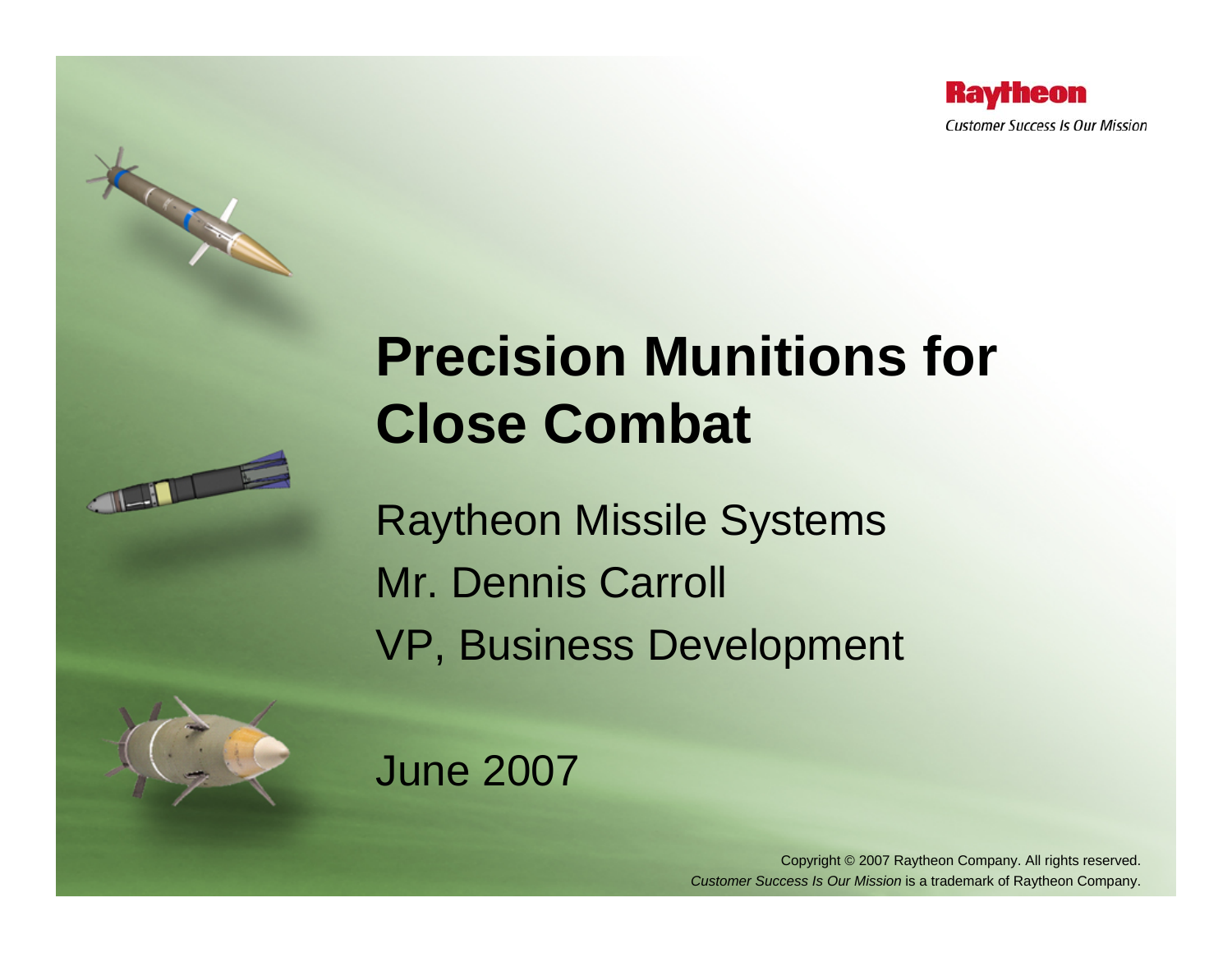

## **Leveraging Results**

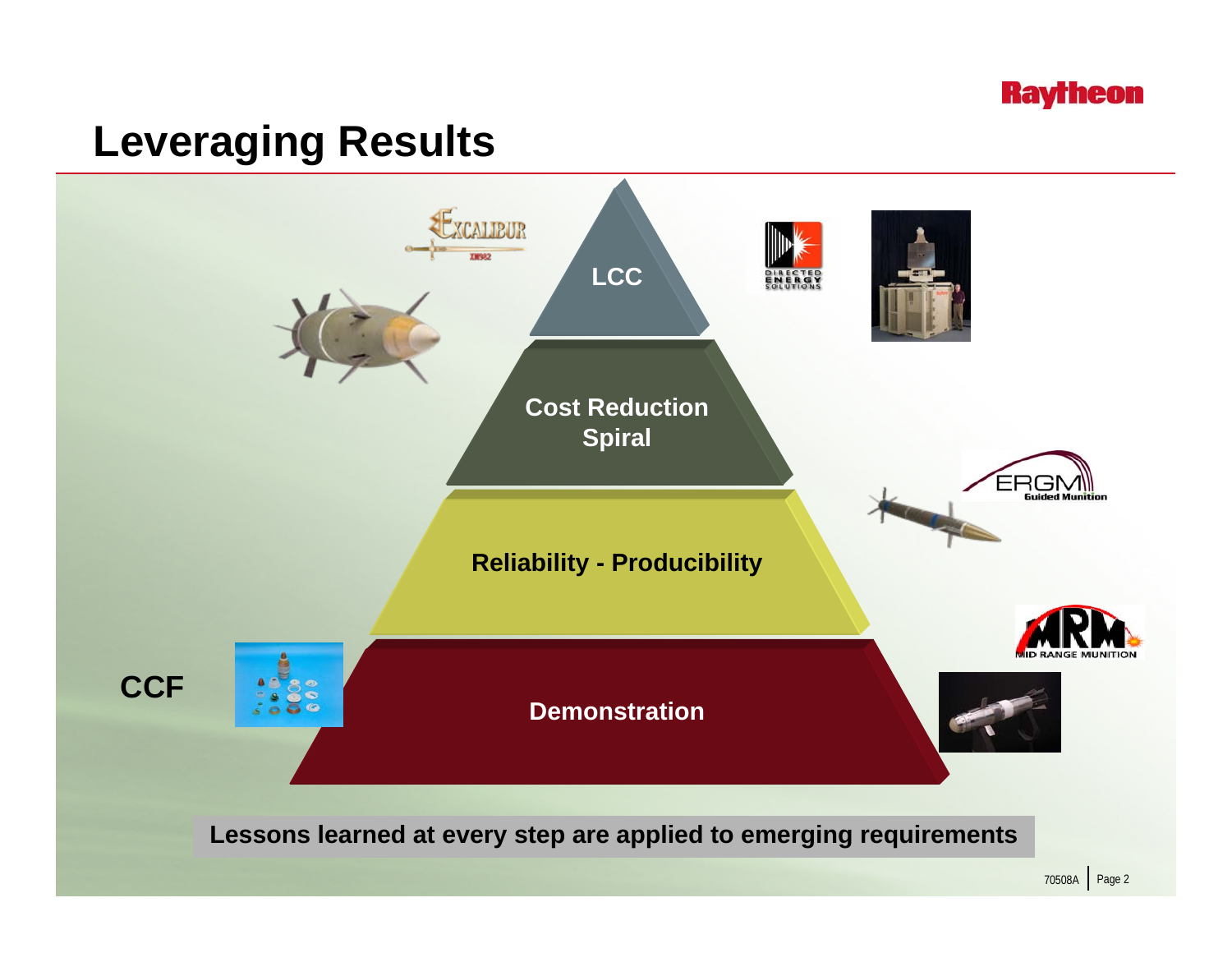

## **Mid-Range Munition (MRM)**

- Provides MCS and Abrams with Precision BLOS Capability ■ Increases Survivability versus Long Range Weapon Systems
	- Autonomous Dual Mode Seeker
	- Range From 2 to 12 Km
	- MBTs, Light Armor, Self Propelled Howitzer, Walls, and Bunkers
	- **Includes Adaptation of Combat Proven** Tracker and Warhead



**Inertial Measurement Unit (IMU)**



### **Proven technology, Mature design, Multi purpose lethality**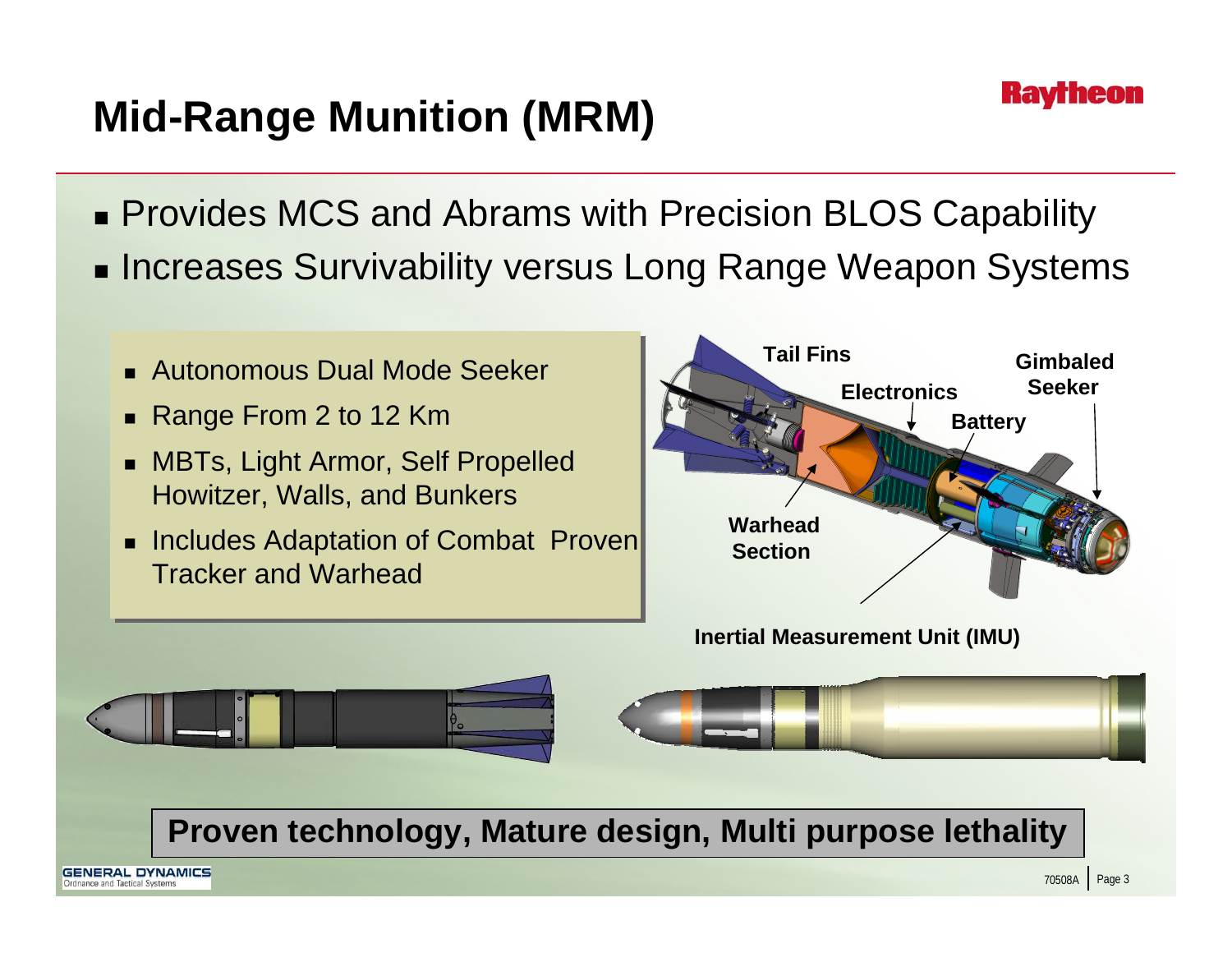

## **Excalibur Combat Success – HOOAH!**



#### **America's First Team First-ever to Fire Excalibur Precision Munition in Combat**

Story by Spc. Jeff Ledesma Posted on 05.23.2007 at 10:27AM. Soldiers of the 1st Brigade Combat Team, 1st Cavalry Division fired the round from their M109A6 Paladin howitzer on Camp Taji, Iraq. The event marked the first-ever operational firing of the XM982 Excalibur projectile.

**"Never in my wildest imagination as a field artilleryman did I expect to see two consecutive rounds go through a roof into a house and have the effects that we needed to destroy that particular target."**

**LTC Martin ClausenCommander1st Battalion, 82nd Field Artillery Regiment** *Inside the Army* **28 May 2007**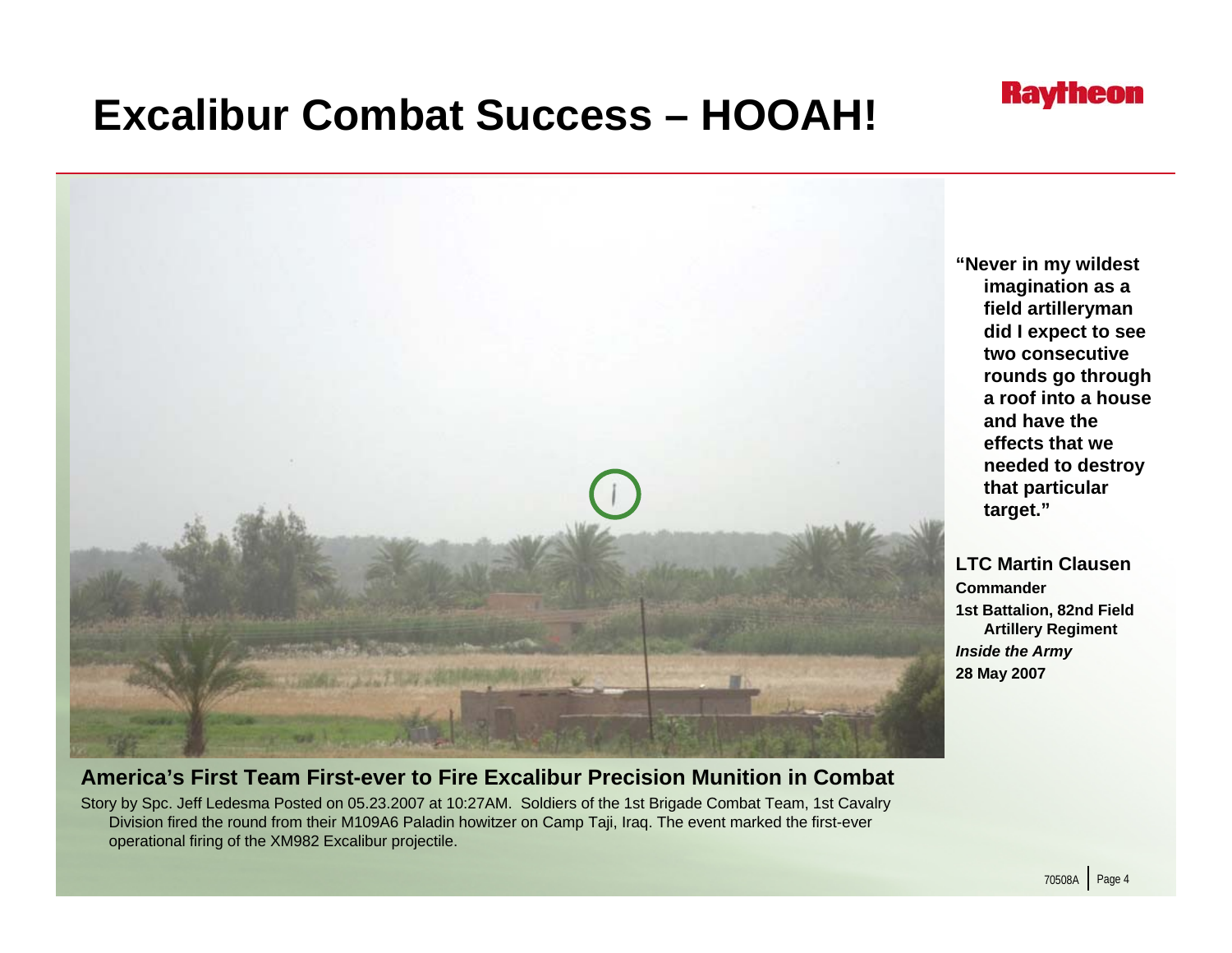

## **Excalibur Fielding**



- Increased Accuracy
- Fail Safe Arming
- Terminal Arming Criteria
- ORD Requirements Exceeded
	- 40 Km Range
	- 6 Meter CEP



**Down Range**

### **Danger close employment from "down-the-street"**

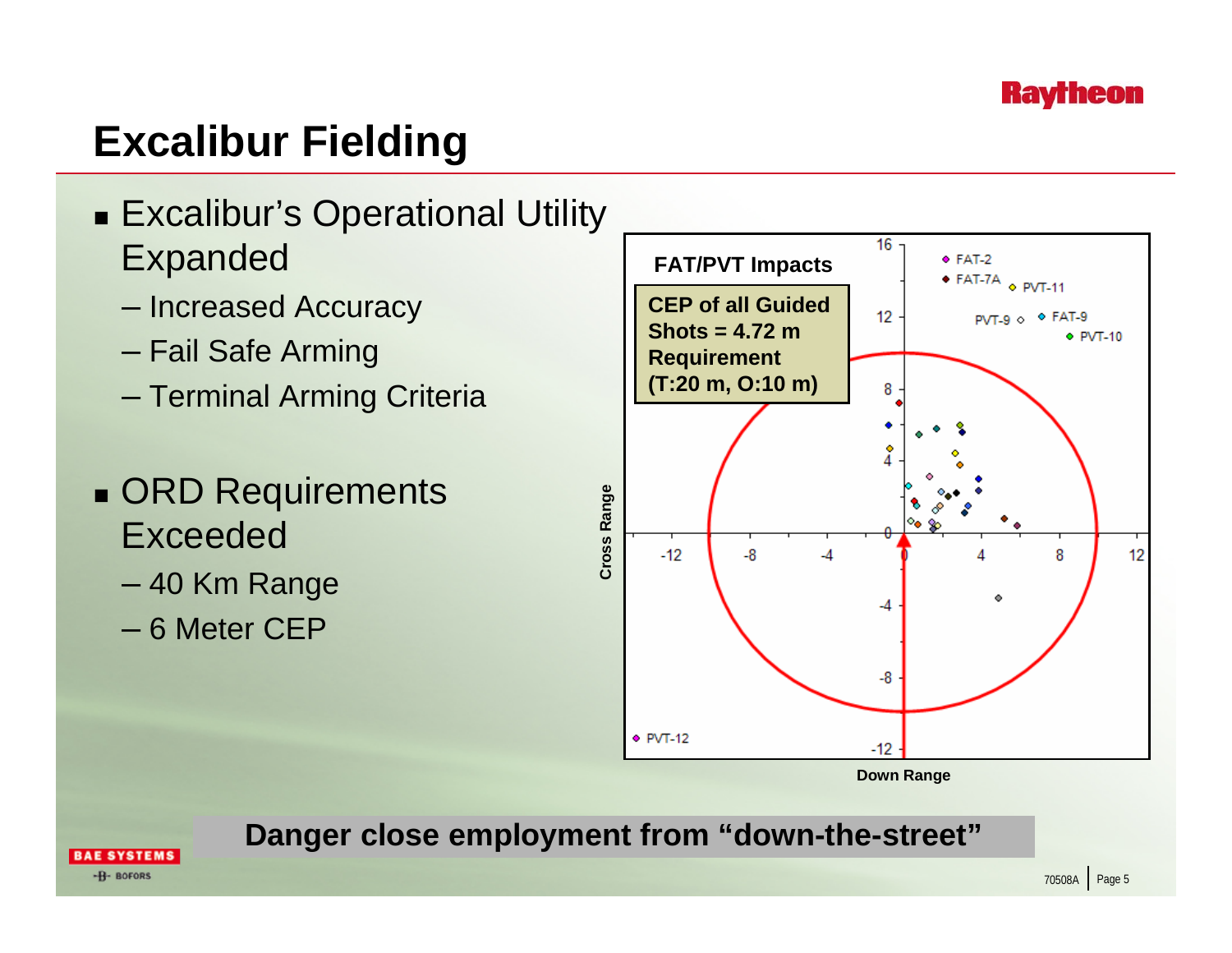

## **ERGM Builds on Excalibur Success**

- Life Cycle Costing
	- Precision Common Guidance
	- Common Development Environment
	- Common Factory Environment
- ERGM Progressing with Reliability/ **Producibility** 
	- Engineering tests to verify redesign activities
	- Reliability Growth Test Rounds Reliability verification
	- Land Based Flight Testing
	- End-to-End Testing





# **ERGM range and accuracy proven**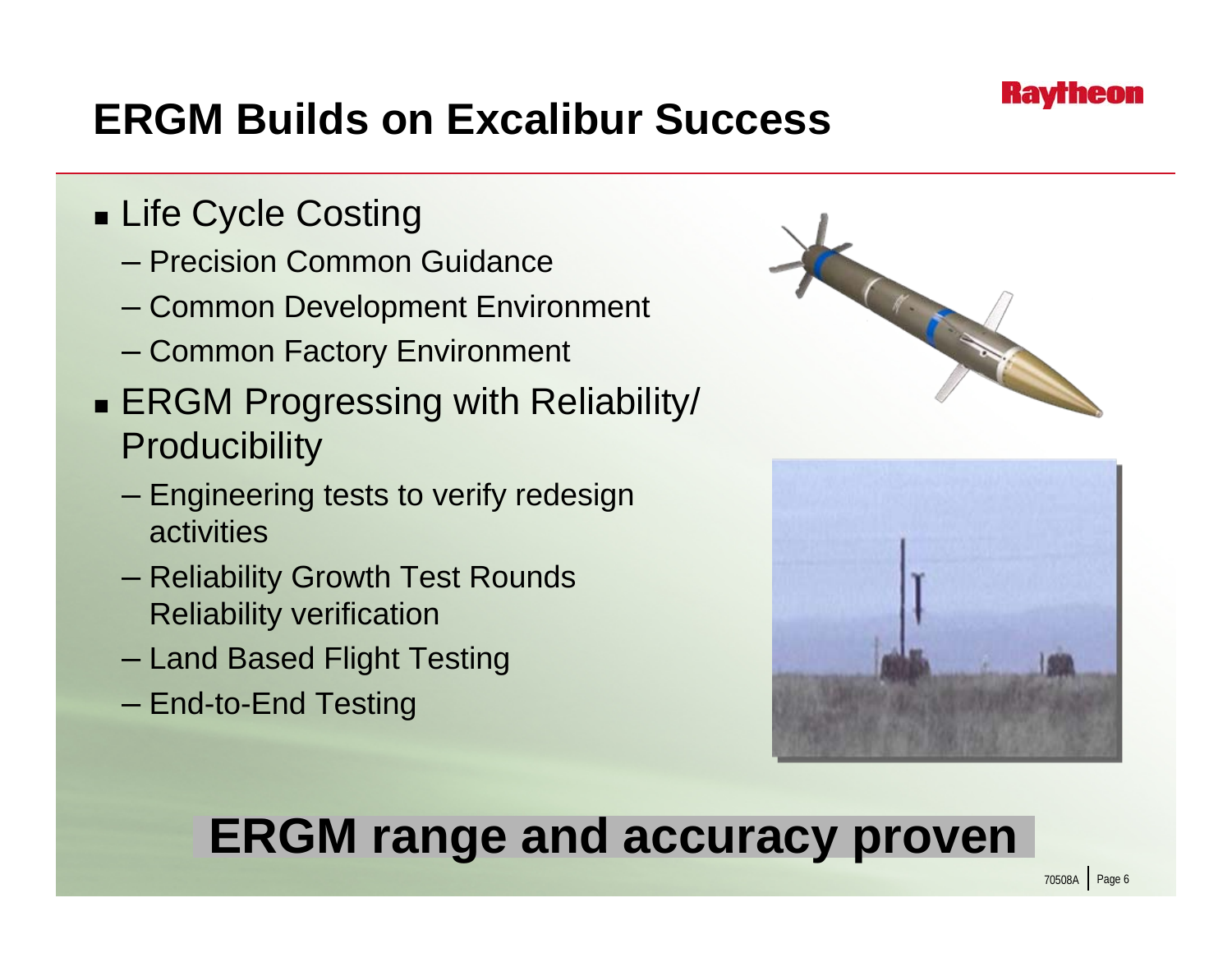

## **Counter Rockets, Artillery & Mortars**

- Positive Command & Control
- Positive Target Identification
- Quick Response
- Capability Against a Large Target Set
- Programmable Engagement and Safe Approach Zones
- Limit Collateral Damage



**Phalanx can provide high value site defense**

**Demands a system which can neutralize multiple threats & types in a single engagement**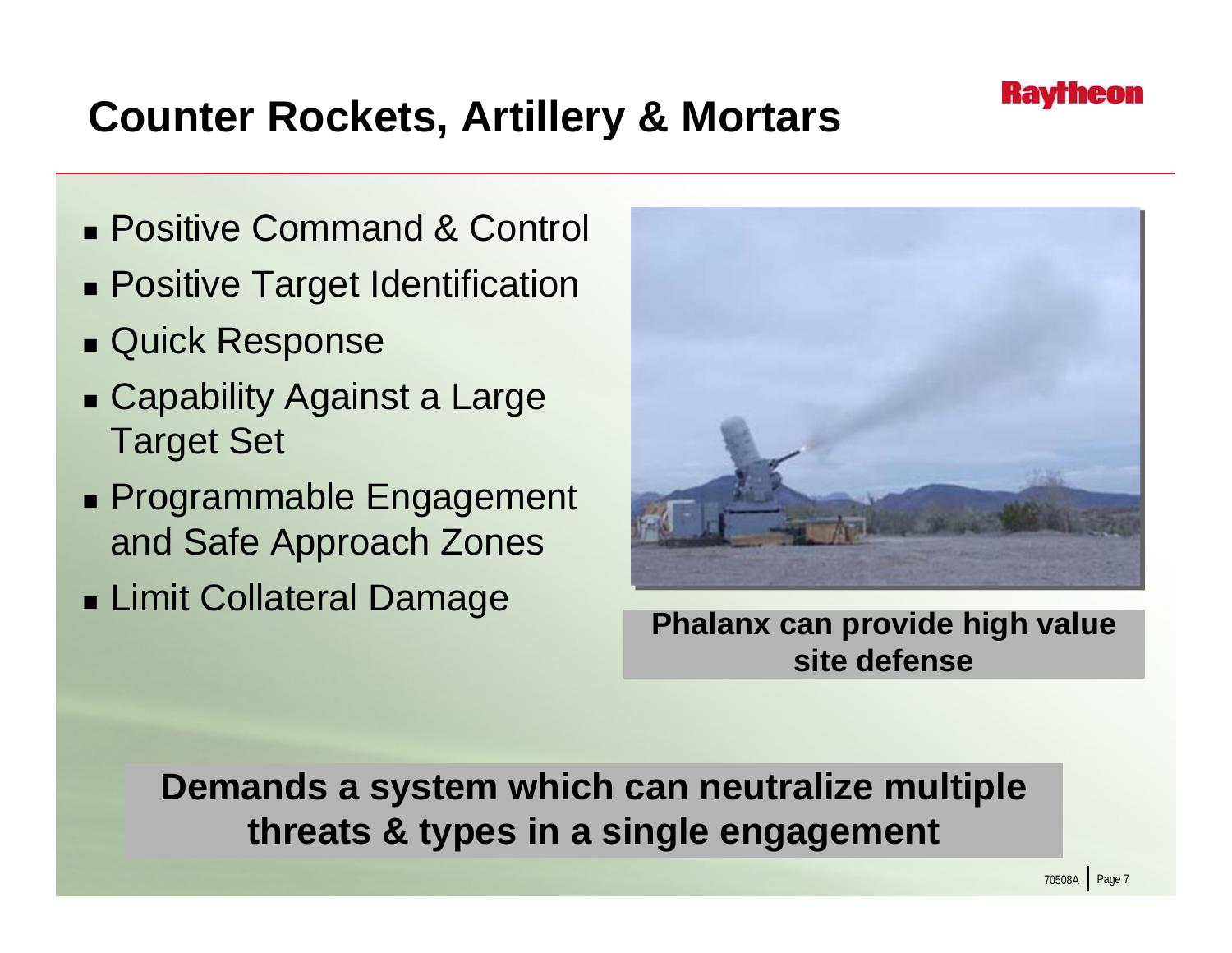## **SeaRAM – Cruise Missile Defense**

### **Anti Ship Missile Threats**







#### **Helo Air Surface (HAS) Threats**















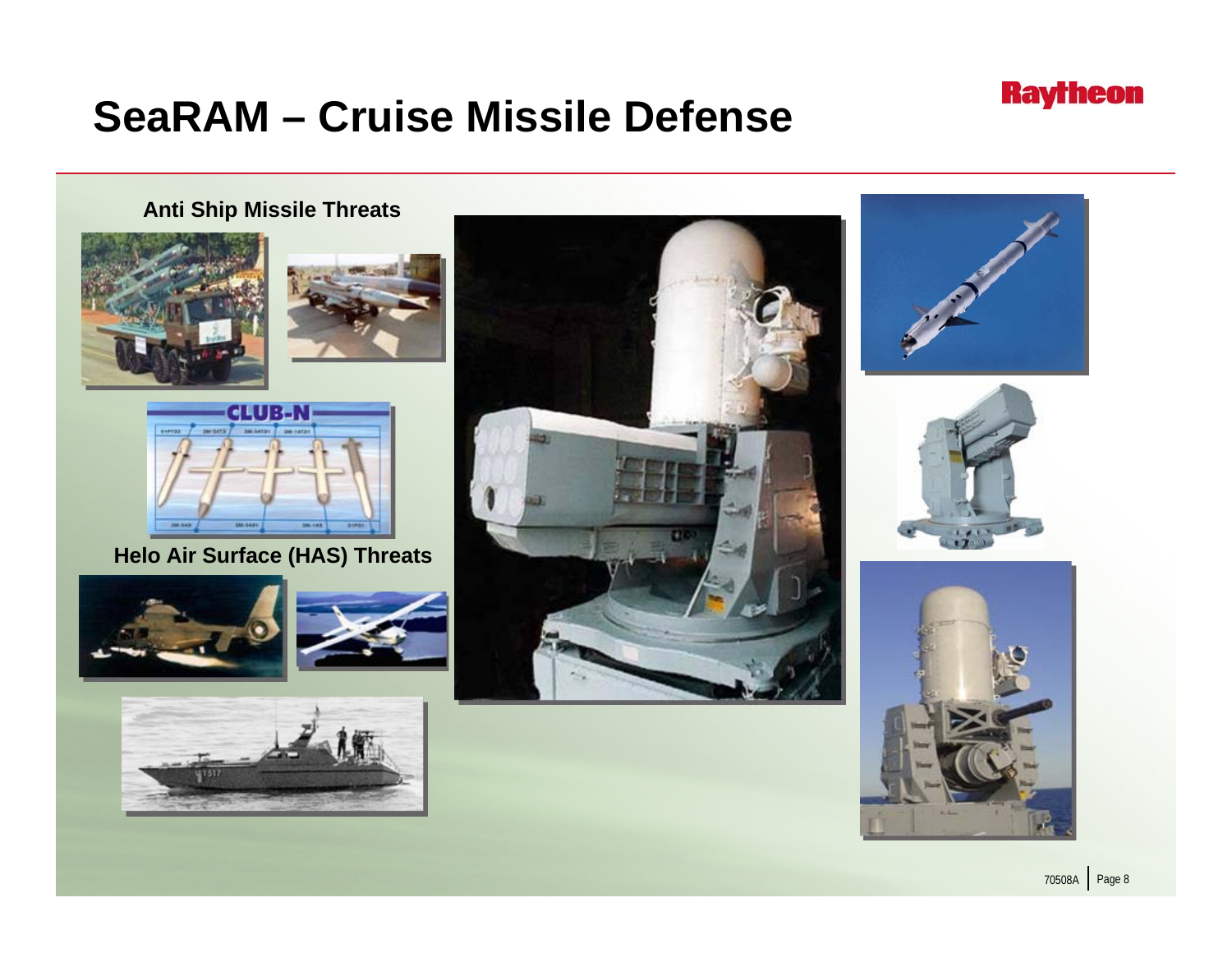

## **The Silent Guardian Protection Systems**

- Less-than-lethal Protection System
	- "Active denial" repel effect against people
	- Demonstrated safe and effective in over 10,500 lab and field engagements
	- Max effective range > 250m
- **Integrated sensors provide** additional situational awareness capability
- Video display and joy stick control ■ 360° coverage



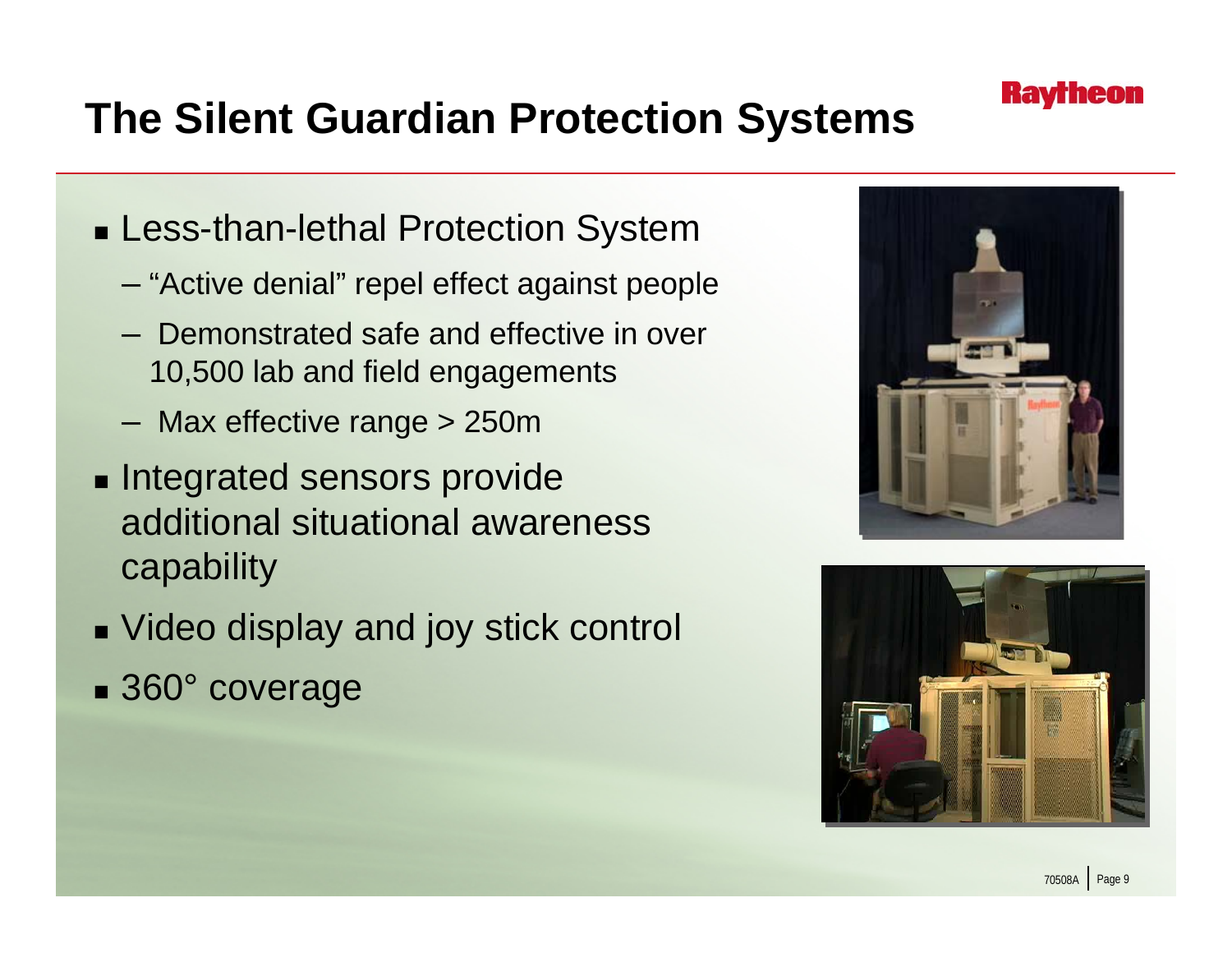### **Kavrneon**

## **Silent Guardian Demonstration**

**Active Denial System Advanced Concept Technology Demonstration Media Day** 



**Associated Press reporter Elliott Minor** particpated in the Active Denial System **Advanced Concept Technology Demonstration** Media Day at Moody Air Force Base, GA, on 24 January 2007.